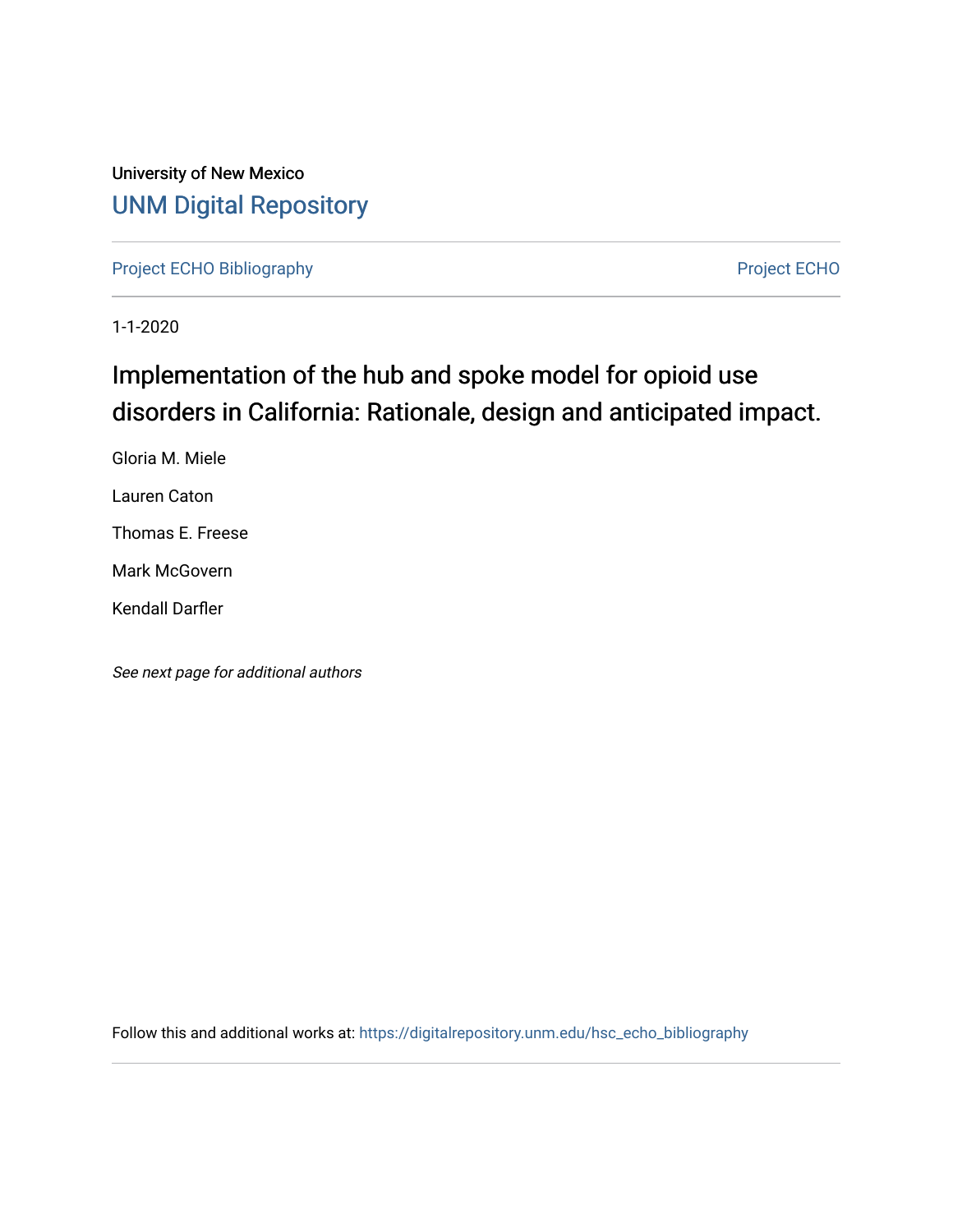## Authors

Gloria M. Miele, Lauren Caton, Thomas E. Freese, Mark McGovern, Kendall Darfler, Valerie Pearce Antonini, Marlies Perez, and Richard Rawson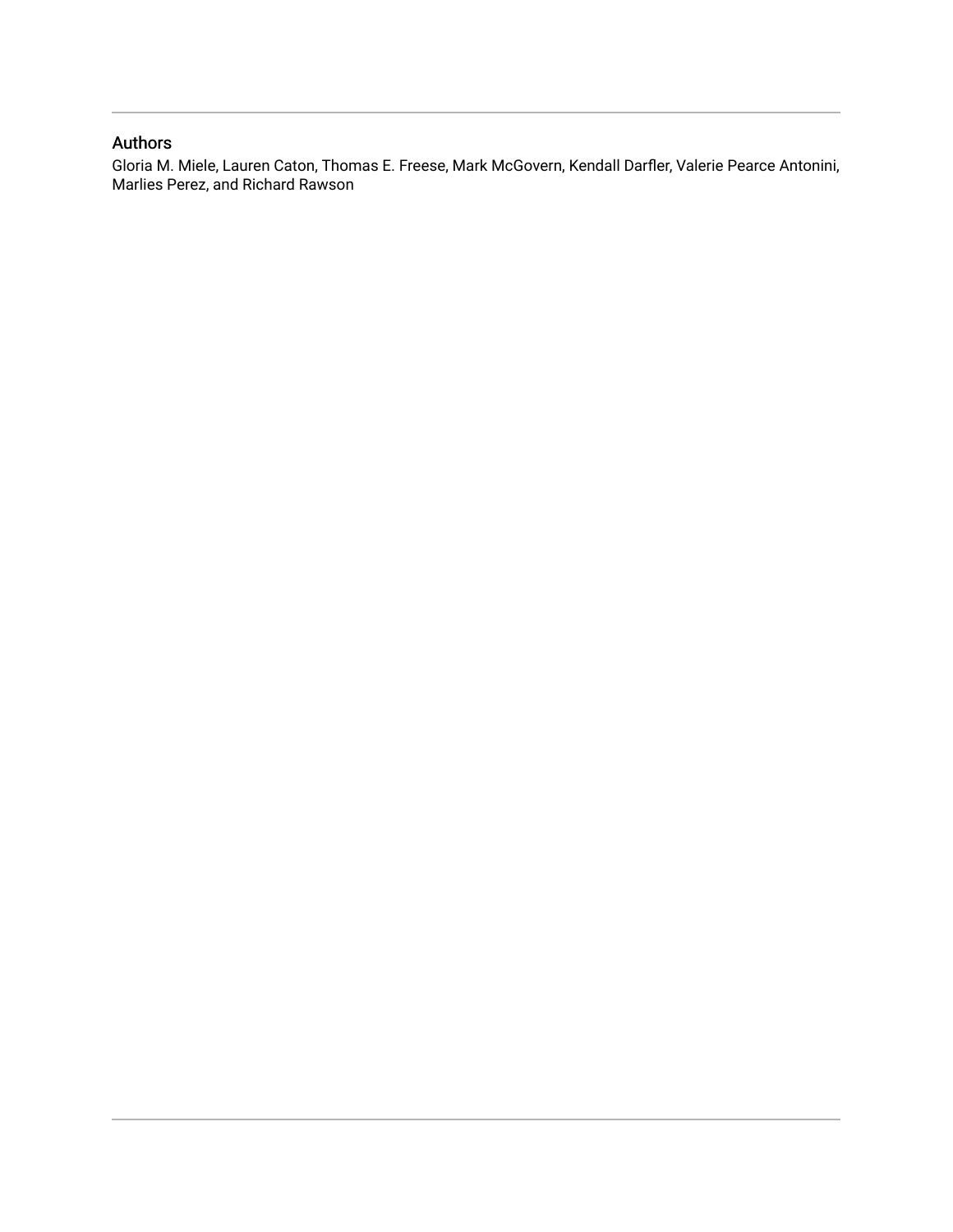

# **HHS Public Access**

J Subst Abuse Treat. Author manuscript; available in PMC 2021 January 01.

Published in final edited form as:

Author manuscript

J Subst Abuse Treat. 2020 January ; 108: 20–25. doi:10.1016/j.jsat.2019.07.013.

## **Implementation of the Hub and Spoke Model for Opioid Use Disorders in California: Rationale, Design and Anticipated Impact**

**Gloria M. Miele**a,b, **Lauren Caton**<sup>c</sup> , **Thomas E. Freese**a,b, **Mark McGovern**<sup>c</sup> , **Kendall Darfler**a,b, **Valerie Pearce Antonini**a,b, **Marlies Perez**d, **Richard Rawson**a,b,e

aUniversity of California, Los Angeles Integrated Substance Abuse Programs

<sup>b</sup>David Geffen School of Medicine at UCLA, 11075 Santa Monica Blvd., #200, Los Angeles, CA 90025

<sup>c</sup>Stanford University School of Medicine, 1520 Page Mill Road, MC 5265, Palo Alto, CA 94304

<sup>d</sup>California Department of Health Care Services, 1500 Capitol Ave, Sacramento, CA 95814

<sup>e</sup>Center for Behavior and Health, University of Vermont, 1 So Prospect Street, Burlington, VT 05405

## **Abstract**

As part of the State Targeted Response to the opioid epidemic, California has adopted the Hub and Spoke model to expand access to medications for opioid use disorder, particularly buprenorphine, throughout the state. By aligning opioid treatment programs as hubs with primary care, officebased practitioners, and other health care settings as spokes, a broader treatment model can reach more people with opioid use disorder, improve access to medications for opioid f specific activities and anticipated impact of the implementation plan in California's Hub and Spoke system. Training and technical assistance are designed to: increase the number and specific activities and anticipated impact of the implementation plan in California's Hub and Spoke system. Training and technical assistance are designed to: increase the number and capacity of waivered prescribers; enhance skills of prescribers and multidisciplinary teams; and create systems change. Activities include buprenorphine waiver trainings and provider support, a practice facilitator program, Project ECHO sessions, webinars, clinical skills trainings, and regional learning collaboratives. This overview highlights the steps California is taking to build treatment capacity to address the opioid epidemic.

Corresponding author gmiele@mednet.ucla.edu.

Declarations of interest: none

**Publisher's Disclaimer:** This is a PDF file of an unedited manuscript that has been accepted for publication. As a service to our customers we are providing this early version of the manuscript. The manuscript will undergo copyediting, typesetting, and review of the resulting proof before it is published in its final citable form. Please note that during the production process errors may be discovered which could affect the content, and all legal disclaimers that apply to the journal pertain.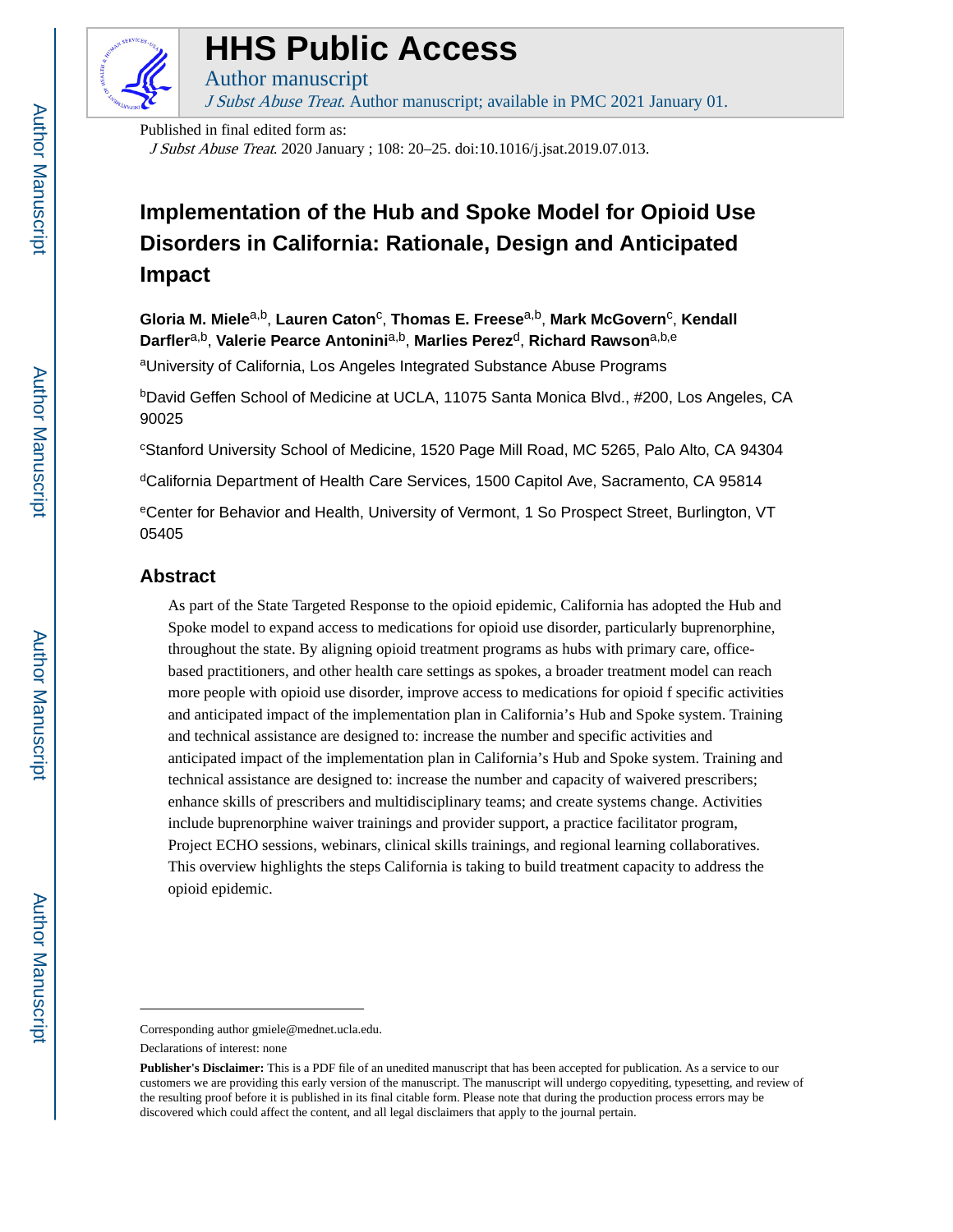### **Keywords**

Opioid epidemic; Buprenorphine; Opioid Use Disorder Treatment; Implementation; California State Targeted Response

## **1. Introduction**

To address the overdose crisis and opioid epidemic in California, the California Department of Health Care Services (DHCS) prioritized expansion of access to medication treatment for opioid use disorders  $(MOUD)^1$ . In order to reach 20,000 new patients on MOUD over a twoyear period, DHCS selected the Hub and Spoke (H&S) model, developed in Vermont (Simpatico, 2015), to create a treatment system that expands access to care for opioid use disorders (OUD). California allocated nearly half of the federal funds provided in its State Targeted Response (STR) grant (2017-2020; approximately \$43 million dollars) to build its Hub and Spoke system and expand treatment capacity throughout the state. This paper describes California's adaptation and implementation of the Hub and Spoke model and elements of the implementation support for the project.

Like the Vermont H&S system, California developed collaborative regional networks of clinical services for treatment-seeking opioid users that expand service capacity, increase access to care, and promote patient placement in the most effective type and intensity of MOUD treatment. The regional networks have "hub" clinics, mainly opioid treatment programs (OTPs) that prescribe methadone, buprenorphine, and injectable naltrexone, to patients who need the high level of structure provided in these treatment settings. The OTPs then contract with a geographically distributed number of "spoke" clinics, mainly primary care, but also behavioral health and substance use disorder programs, where patients can receive office-based opioid treatment (OBOT) with buprenorphine and injectable naltrexone. The implementation activities focused on expanding access to MOUD described here have the aims of: increasing the number of waivered prescribers in the state; increasing the capacity and confidence of those prescribers; and enabling systems change to implement buprenorphine treatment across the treatment system.

#### **1.1 The Hub and Spoke System.**

Only 8% of people with a substance use disorder seek treatment at a publicly-funded substance use treatment program (SAMHSA, 2018), but many more have contact with a primary care provider. By creating an integrated network of OTP and OBOT settings, the H&S model allows more patients to access treatment wherever they enter, creating a "no wrong door" system of care. The H&S model can also increase provider capacity to treat substance use disorders (Brooklyn and Sigmon, 2017)While primary care physicians do not typically specialize in addiction medicine, so the H&S model provides a structure for treatment teams to provide medications for opioid use disorders like they do for other chronic illnesses. By creating a network of shared expertise, the H&S model can help these

<sup>1</sup>Throughout this manuscript we use both the term medically-assisted treatment (MAT) which has been widely used and the term medication treatment for opioid use disorder (MOUD). MOUD is the preferred term for the authors as we believe this term more accurately reflects the nature of these pharmacotherapies.

J Subst Abuse Treat. Author manuscript; available in PMC 2021 January 01.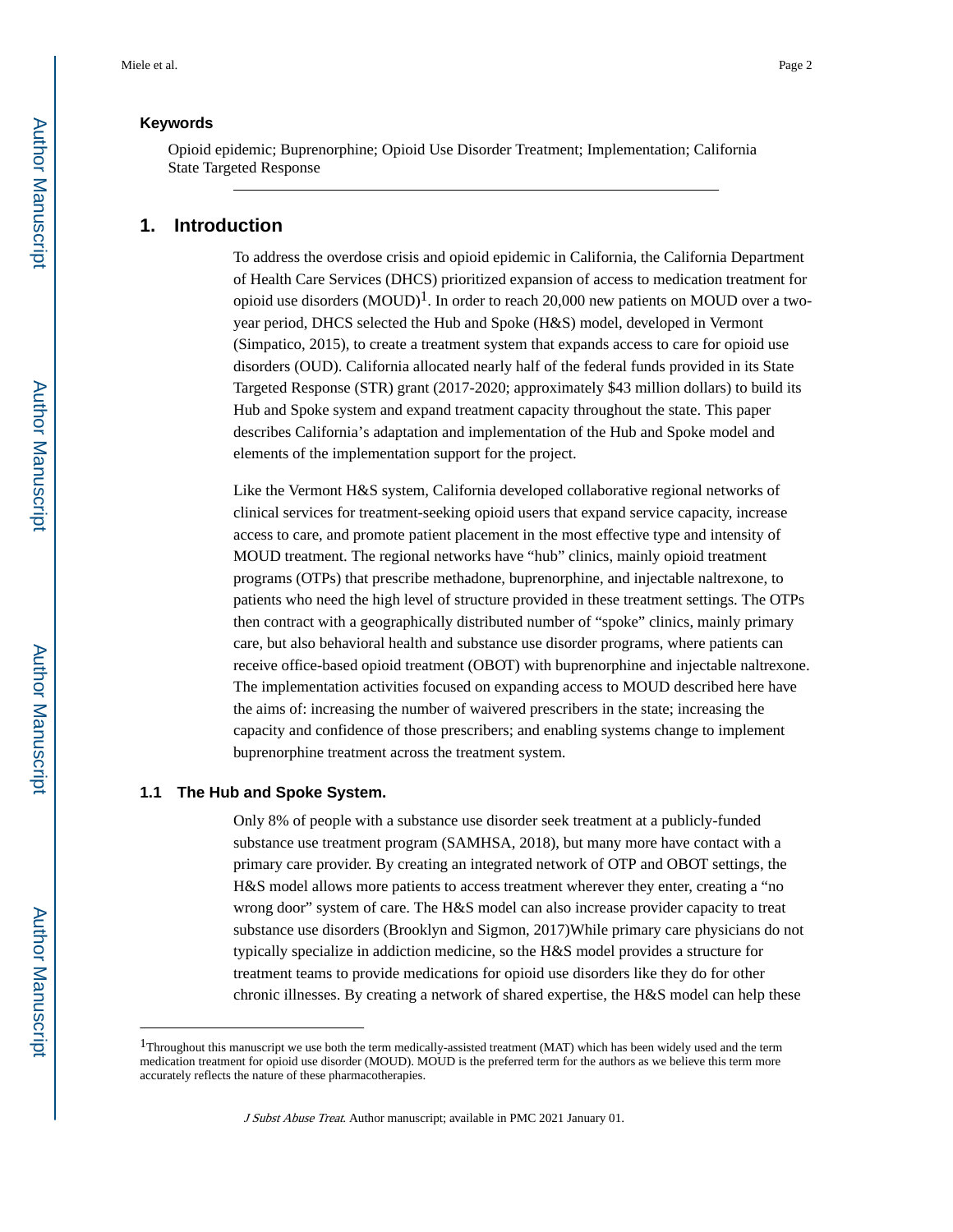providers begin prescribing medications like buprenorphine in OBOT settings. California has applied knowledge derived from Vermont in designing and developing its own H&S network.

The implementation of the H&S concept in the expansive and geographically diverse State of California (California is approximately 17 times larger than Vermont and its population approximately 63 times greater) requires strategies that can accommodate its much larger size. California has 58 counties, each with a different configuration of healthcare and opioid treatment services. Some counties are urban with dense populations and others are rural or frontier, with large distances creating access obstacles to care for people with substance use disorders and other chronic conditions. Because of the greater diversity in California, hubs were encouraged to create systems that best meet the needs of their communities. For example, in more rural areas without access to transportation and few providers nearby, the hubs could use funds to help spokes set up telehealth services, pay for a provider to attend a waiver training, or provide salary support for behavioral health or nursing services that are not typically funded by Medi-Cal (California's Medicaid program).

DHCS funded proposals to establish 18 H&S networks in California in June 2017. These networks provide services in 38 counties, representing 70.6% of the geographic area of California and 70.0% of the state's population. The 18 hubs represent 17 OTPs and one Federally Qualified Health Center (FQHC) with a MOUD program. In their proposals, each hub identified five or more spokes who either already had a MOUD program or were interested in developing one. Spokes could include FQHCs, other mental health and substance use disorder programs, and private practitioners with a DATA 2000 waivered to prescribe buprenorphine. The one FQHC that serves as a Hub delivers MOUD services in a county without an OTP. They contract with an OTP in a neighboring county to provide methadone and more intensive levels of care as needed, while the process was underway for an OTP to open in that county.

Figure 1 shows the geography of the 18 H&S networks across six regions, mainly defined by geography and projected number of spokes. In the RFP, the priority for funding was to cover parts of California with the highest overdose rates, which overlap with the areas of California with the fewest services for OUD, most of which are located in the rural north. As illustrated in Figure 1, the H&S networks serve most of the very rural counties of Northern California, the Sierras and the vast desert counties in Southeastern California, in addition to the urban counties of San Francisco, Los Angeles, San Diego and others.

## **2. Methods.**

#### **2.1. The California H&S project implementation plan**

The training and implementation grant for the CA H&S program was awarded to the Integrated Substance Abuse Programs (ISAP) training department at the University of California at Los Angeles (UCLA). This experienced addiction service development and training team created an implementation plan to support the H&S efforts. The team included staff from UCLA (including the SAMHSA-funded Pacific Southwest Addiction Technology Transfer Center [PSATTC]), Stanford University faculty, members of the California Society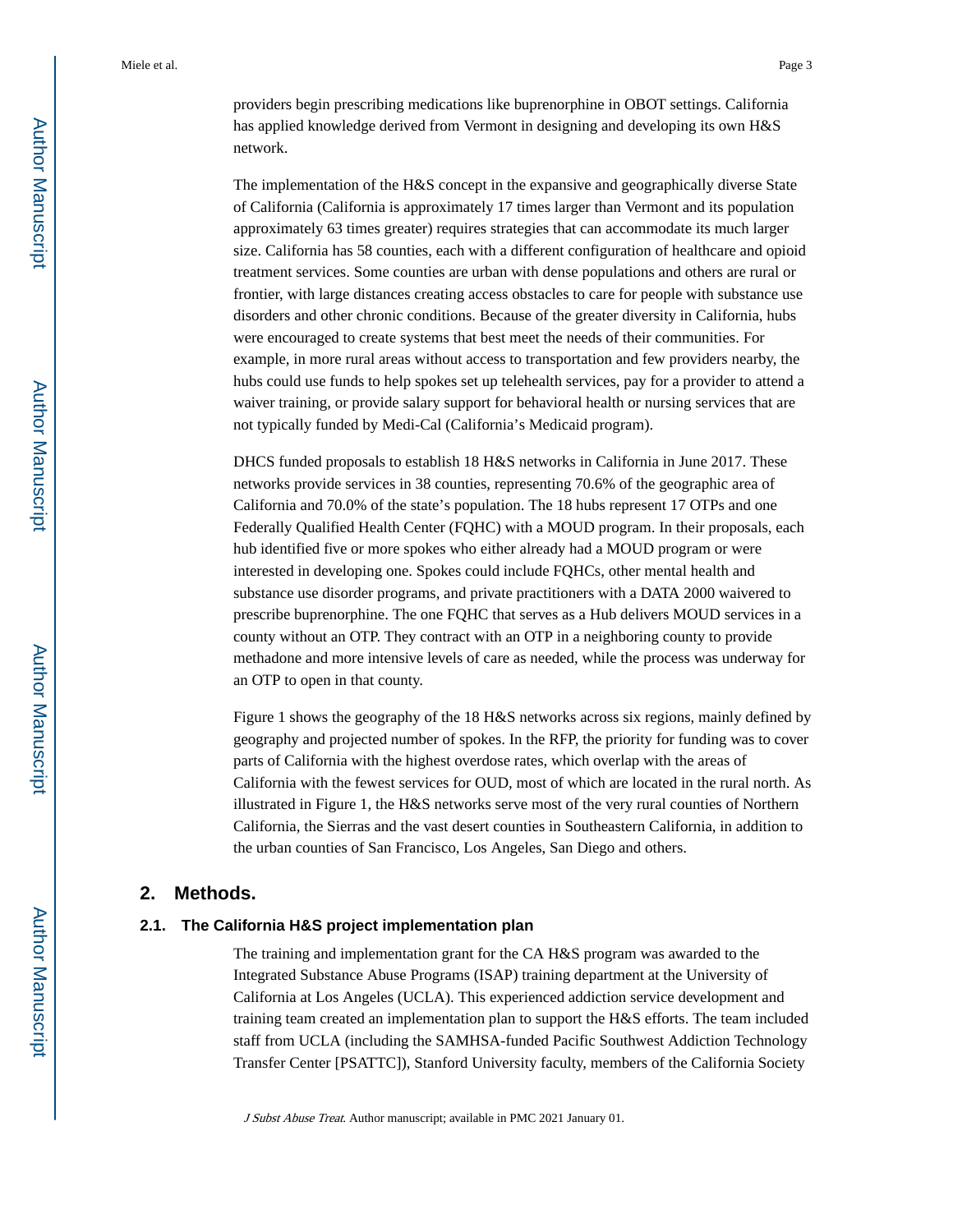of Addiction Medicine (CSAM), and informal consultants from the California Health Care Foundation (CHCF) and California Primary Care Association (CPCA), with active involvement from the funder, DHCS.

The implementation plan includes a set of evidence-based dissemination and training activities meant to improve treatment capacity in order to contain and reduce the opioid overdose death rate in California. With the H&S framework as the conceptual model for the organization of treatment services, the plan promotes the expansion of MOUD access by increasing California OTPs' capacity to treat patients with buprenorphine and expanding the use of buprenorphine in primary care and other non-OTP settings. Given California's large and complex geography and scope of provider reach, the plan includes a mixture of inperson and distance learning opportunities, group learning events, and one-one-one mentorship. All activities are designed to address the state's goals of expanding the availability of MOUD, reducing opioid overdose rates, and reducing unmet treatment needs. The implementation activities can be organized into three categories: increasing the number and capacity of waivered prescribers; enhancing skills of prescribers and their treatment teams; and facilitating systems change to implement buprenorphine treatment across the treatment system. A different team at UCLA was awarded a contract to evaluate the extent to which the goals of the California STR effort produce its intended effects (Darfler, Urada, and Sandoval, under review).

#### **2.2. Increasing the Number and Capacity of Waivered Prescribers.**

To deliver MOUD (specifically buprenorphine) in primary care settings, physicians (MDs and DOs), Nurse Practitioners (NP), and Physicians Assistants (PA) need to complete a required 8-hour (physicians) or 24-hour (NPs and PAs) course to qualify to prescribe buprenorphine by obtaining Drug Addiction Treatment Act of 2000 (DATA 2000) waiver. One major difference between the approach to H&S implementation in Vermont and California relates to the availability of buprenorphine prescribers. In Vermont there is one prescriber for every 4,000 people (640,000/160), while in California, there is one for every 11,500 (40,000,000/3500; National Technical Information Service, 2018). As such, one of the priorities of the CA H&S implementation has been to develop a larger cadre of buprenorphine prescribers. Once providers are waivered, they then need more support to promote active and expanded involvement in prescribing buprenorphine for OUD (Huhn et al., 2017; Hutchinson et al., 2014).

**2.2.1. Buprenorphine Waiver Trainings—**In 2018, UCLA coordinated nine waiver trainings throughout the state, with a focus on rural areas. Approved faculty teach the Providers Clinical Support System (PCSS) training [\(www.pcssnow.org](http://www.pcssnow.org)). While there are a variety of training formats for the waiver training, e.g., 8 hours online, 8 hours in-person, half in-person, half online), UCLA arranged for the "Half and Half' curriculum to provide the first half as a live training with an expert trainer. Providers received information about waiver trainings in a variety of ways, including direct outreach by hubs to their spoke providers, collaboration with medical centers to promote the training, announcements through the H&S listserve, and a list of interested providers compiled over the course of the project. From these nine training events, 132 providers received the training and instructions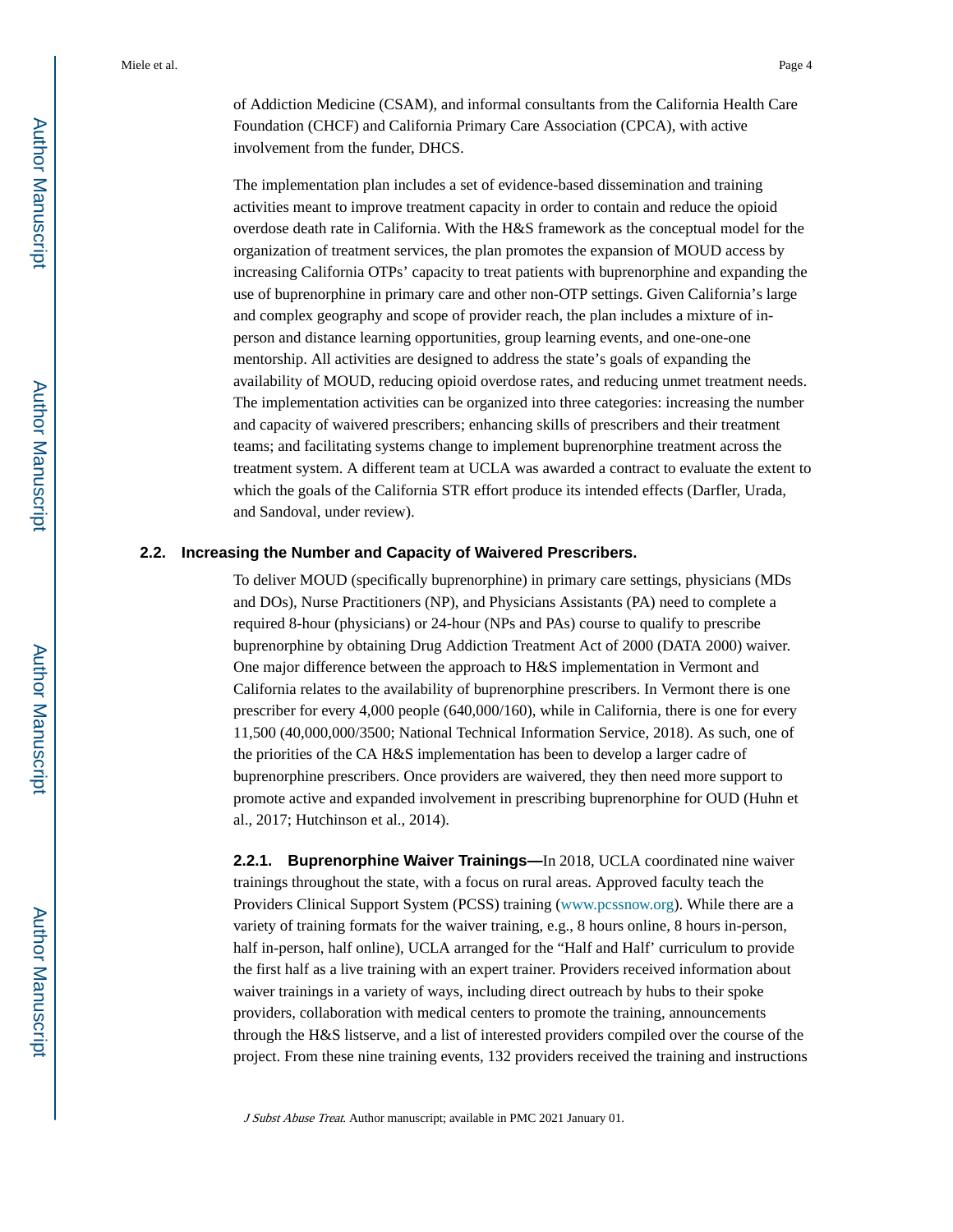on how to complete the online portion to become eligible for their x-waivers. Other waiver training efforts outside of H&S are taking place throughout the state, and the evaluation will track the total growth of waivered prescribers through publicly available databases.

#### **2.2.2. The Medical Education Research Fellowships (MERF) for the**

**Treatment of Addiction (MATES)—**MERF-MATES is a sister-program to CSAM that focuses on medical education on all aspects of addiction. In the treatment of OUD, the program provides education and support for waivered providers to build their skills in prescribing buprenorphine and become more confident and competent to treat people with substance use disorders. MERF Scholars receive scholarships to attend the CSAM annual meeting and participate in a special educational track focused on treating OUD, learning from faculty and peers. During and after the conference, MERF scholars meet with a mentor who assists them in learning the basic steps in treating patients with MOUD and supporting their use of buprenorphine in their clinical practice. MERF will evaluate the impact of the program in a variety of ways. More at [merfweb.org.](http://merfweb.org)

**2.2.3. Prescriber Facilitator Program.—**In the creation and operation of the H&S system in Vermont, the medical directors of the hubs in Vermont played a critical role. In Vermont, hub medical directors (overseeing services in 6 of the 7 hubs) were all active leaders in the H&S development process. These doctors prescribed methadone and buprenorphine in the hubs and were active "champions" for buprenorphine in primary care settings. They led community training sessions with new prescribers and were available to provide mentoring for doctors in spokes on the use of buprenorphine. In Vermont, most hub physicians view themselves as experts in addiction medicine with a responsibility for helping to build overall MOUD capacity in Vermont. They do not see their role as limited to being the prescriber in the OTP setting.

In California OTPs, the medical directors have a more limited scope of responsibility. Most are experienced practitioners on the use of methadone for OUD. At the time of the initiation of the California H&S, many of the hub doctors had little, if any experience with buprenorphine and no experience in providing mentoring to prescribers outside of their OTP/hub settings. Unlike Vermont, the medical personnel in most of the hubs in California were not able to help the spoke doctors become proficient with the use of buprenorphine or with other aspects of MOUD treatment.

As the California H&S system progressed, it became clear that many spokes faced challenges in implementing MOUD expansion among new or beginning x-waivered providers, in part due to the gap of medical expertise and mentorship that was present in the Vermont model. To address this need, an "Implementation Facilitation" model based on the work of the Veterans Health Administration was used to engage experienced waivered physicians to mentor, coach, and advise the new and prospective spoke providers (Ritchie et al., 2017).

The Implementation Facilitation model stems from an identified need to assist and encourage providers to use a new practice (in this case MOUD) and, through the development of interpersonal relationships, addresses challenges in adoption through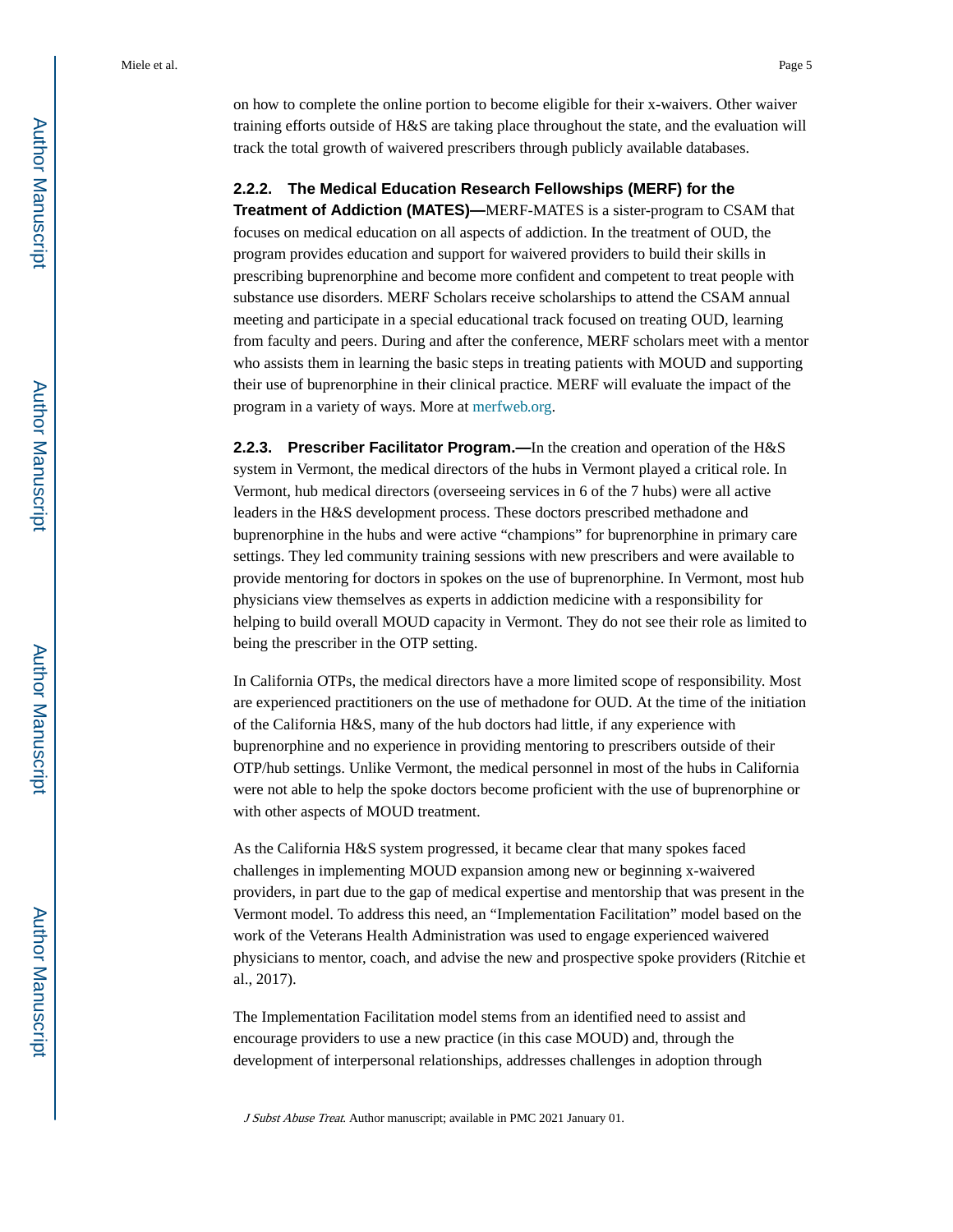interactive problem solving and support (Stetler et al., 2006). Implementation facilitation has been shown to have a positive impact on organizations that, like the California H&S system, face significant challenges in implementation of evidence-based practice in clinical settings (Ritchie, Parker, Edlund, & Kirchner, 2017; Kirchner et al., 2014). The H&S project is using this model to provide new spoke doctors with this support in a Prescriber Facilitator program.

A first step in developing the prescriber facilitator program was to identify a cohort of experienced physicians who actively prescribe buprenorphine in primary care settings throughout California. The UCLA/Stanford team, along with advisors, identified prescribers in all geographic areas of the state that had a hub. Candidates were experts in the use of buprenorphine and have an interest in teaching other prescribers and championing the development of MOUD use in primary care settings. Each hub works with a Prescriber Facilitator, a MOUD champion in the community experienced in providing MOUD in primary care and trained on the facilitation model. The facilitators work with hub administrators to perform implementation activities including planning, leading, managing and sustaining change, and monitoring progress (Ritchie et al, 2015; Ritchie et al, 2017; Dogherty, Harrison, Graham, & Keeping-Burke, 2014). Facilitator activities include mentoring, coaching, and support of new or perspective spoke providers. Facilitators meet with spoke doctors, as "dyads," virtually or face to face, field phone calls, and provide consultation as needed. Introductory phone calls and webinars provide a review of expectations and the model. Since the facilitator program launch in September of 2018, two webinars have occurred in addition to meetings with each dyad completed at program onset. The two webinars consisted of initial training on and introduction to practice facilitation for the dyads and an internal call between the practice facilitators. The immediate next steps for the program will include creation of an interactive platform for facilitator exchange and a third convening of all dyads.

The facilitator program is intended to increase the number of active buprenorphine prescribers within the spokes of the 18 H&S networks. It is anticipated that the H&S networks with the most active facilitators will see the largest increase in new prescriber activity and patients in treatment with buprenorphine. Qualitative interviews planned in the final year of the project will query spoke doctors on their views of the usefulness of the prescriber facilitator program.

#### **2.3. Enhancing skills of prescribers and their treatment teams.**

In addition to increasing the number of waivered prescribers, along with their prescribing activity, implementation efforts include enhancing the skills of other members of the treatment team, including nurses, behavioral health specialists, case workers, administrators and other professionals involved in developing MOUD programs and delivering services. The implementation team has designed a variety of learning activities that support this process, including Project ECHO, Clinical Skills trainings, and community-wide MOUD webinars.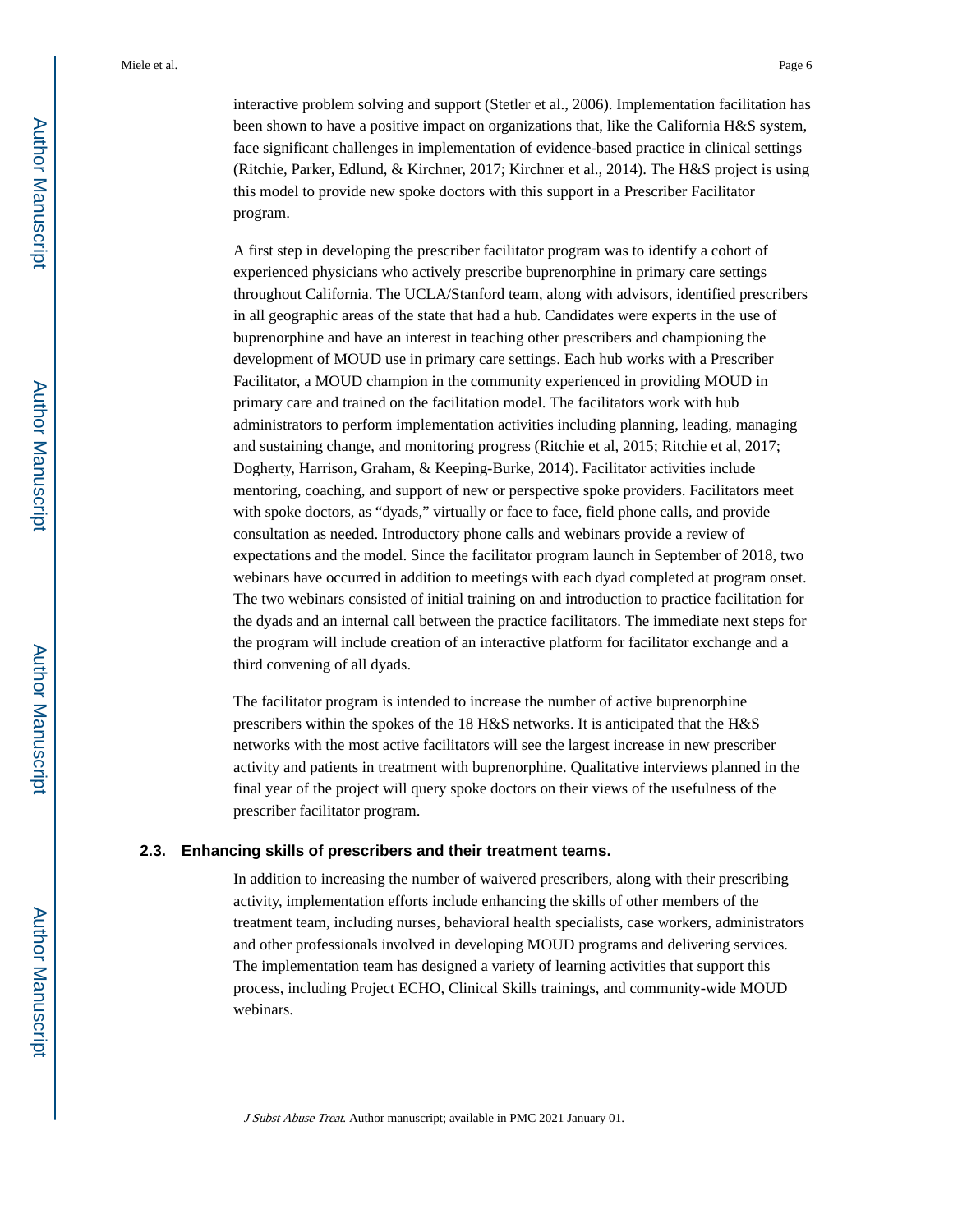**2.3.1. Project ECHO—**Project ECHO (Enhancing Community Health Care Outcomes) uses a web-based, video conferencing platform to provide a "lifelong learning and guided practice model that revolutionizes medical education and exponentially increases workforce capacity to provide best-practice specialty care and reduce health disparities." (Project ECHO, 2019). Expert teams lead virtual ECHO clinics providing primary care doctors, nurses, and other clinicians an opportunity to learn how to provide evidence-based specialty care in their own communities. A number of studies have investigated the impact of Project ECHO on pain management and opioid prescription rates as well as management of substance use disorders generally (Carey, Frank, Kerns, Ho & Kirsh, 2016; Katzman et al., 2014; Chaple et al., 2018). Currently, a limited number of studies have investigated the impact of Project ECHO on opioid use disorder patient-level outcomes and/or buprenorphine prescriptions (Komaraomy et al., 2016; Korthuis et al., 2017).

The CA H&SS project offers monthly 1-hour, web-based sessions, called MAT ECHO Clinics, led by medical and addiction experts with a curriculum designed to meet the needs of the CA H&SS programs and providers. The topics and curricula were developed by experts at the ECHO Institute at the University of New Mexico and adapted by H&SS staff to meet the needs of California providers (Project ECHO, 2019). CEs and CMEs are available for certified and licensed participants. The MAT ECHO topics have included: Introduction to Project ECHO® and to Opioid Use Disorder; Treatment of Opioid Use Disorders; Risk Reduction: Overdose Prevention and Management of Prescribed Opioids; Hepatitis C Virus (HCV) & Infectious Disease 101 for Hubs & Spokes; Medication Assisted Treatment (MAT) and Pregnancy; MOUD and Polysubstance Use; Nurse Care Model; Talking to Patients about MOUD; Adverse Childhood Experiences and SUDs.

The primary role of Project ECHO within the California H&S implementation plan is to provide a venue for waivered providers and the treatment team to learn evidence-based practices and have an opportunity to present and get feedback on clinical cases. Cases are presented by prescribers, nurses, and mental health providers, mainly from the spokes. As of May 2019, nine sessions have been offered, and the reach of these virtual case conferences has been 30-50 people per session.

**2.3.2. Webinars and Clinical Skills Trainings—**The knowledge and skills needed to provide treatment to individuals with OUD are substantial. It is beyond the scope of this implementation project to provide comprehensive knowledge and skills training to all the clinical staff working within the California H&S project. However, with input from H&S clinicians and advisors, the implementation team prioritized a set of topics perceived to be of greatest importance to the success of the treatment efforts in the H&S service delivery system. The funder was also interested in reaching providers outside the H&S network, so the implementation plan includes a series of community-wide webinars open to anyone interested. Face to face clinical skills training sessions are offered twice per year to enable participants to learn and practice important skills in a more in-depth training experience.

**2.3.2.1. Community-Wide Webinars:** Every quarter, the project team delivers a webinar that is open to the public to provide evidence-based education on various aspects of opioid use disorder to anyone interested in the topic. This allows those in the H&S as well as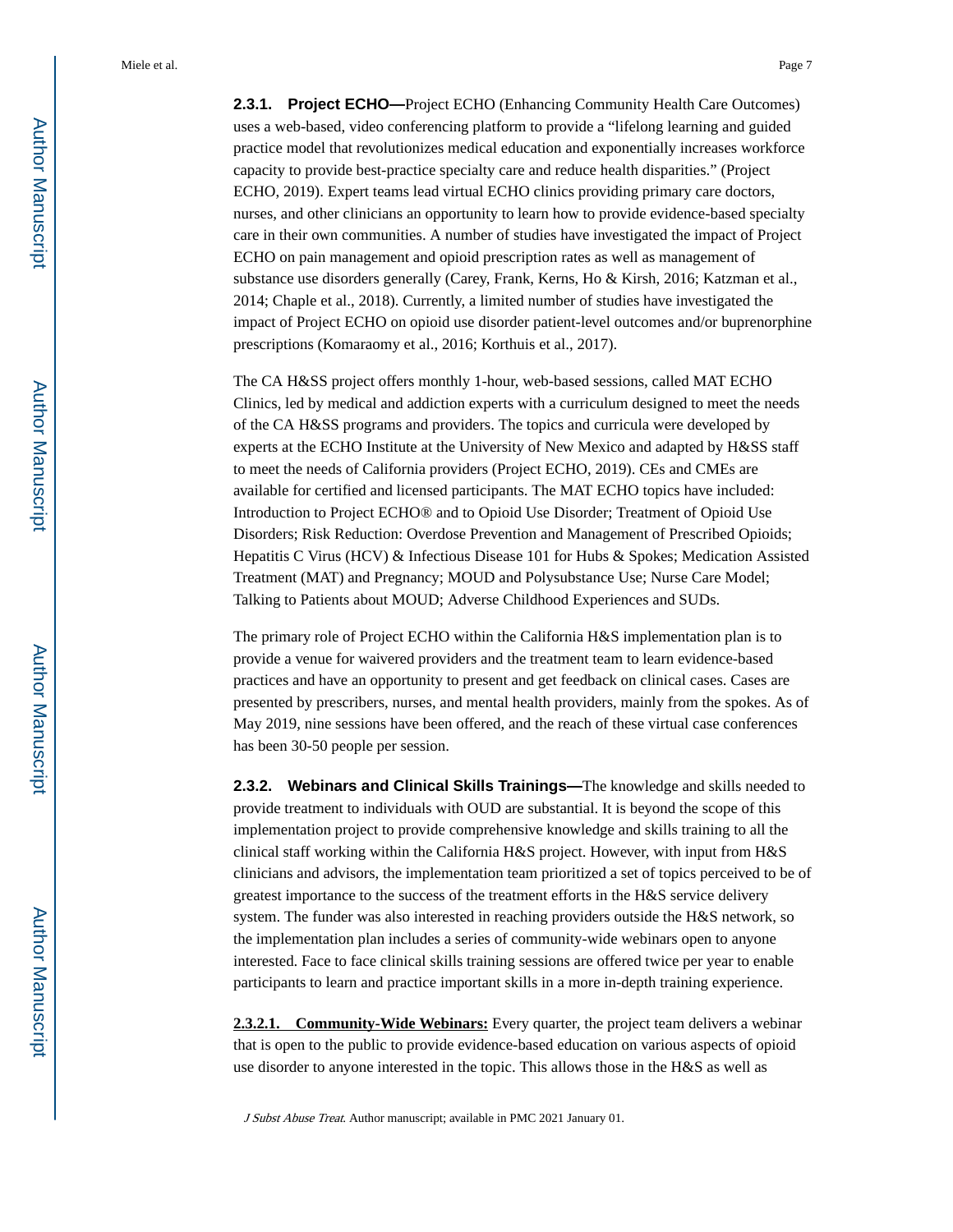interested individuals outside the H&S system to engage in learning opportunities that may facilitate MOUD expansion in other areas of the state. Potential participants receive announcements about these sessions through the H&S communication channels, as well as the PSWATTC List serve and distribution by affiliate organizations, such as CSAM, CPCA, and CHCF. Topics for these sessions have included: MOUD 101: An Overview of MOUD; Providing Medications for Opioid Use Disorder in Integrated Settings; Coordinating Care with a MOUD Team (featuring experts from a Vermont MOUD Team); Stigma and MOUD; Stimulants, Opioid Use Disorders and Patients on MOUD.

Sessions have been developed to include a variety of stakeholder perspectives. For example, the Stigma and MOUD webinar included a presentation by a family medicine physician who talked about the stigma she has seen working with pregnant patients with opioid use disorders. That session also included a consumer in long-term recovery from Opioid Use Disorder who discussed how stigma impacted his ability to start and maintain treatment. As of May 2019, 60-100 people have attended each of the six sessions.

**2.3.2.2. Clinical Skills Training:** Bi-annual clinical skills trainings are provided for H&S personnel in multiple sites throughout the state. These sessions are designed to: 1) Review the most significant clinical challenges faced in the specified region. 2) Present evidence based/best practices known to be useful to address these challenges, and 3) Provide practice and role playing of clinical skills to promote use of the techniques presented. The first training focused on teaching motivational interviewing (MI) skills to all levels of personnel working in the H&S system. In year 2, the clinical skills trainings were designed to address two treatment challenges that continued to arise in Learning Collaboratives: how to address pain in patients on MOUD; and how to treat pregnant women with OUD. These evidencebased trainings were designed to include a presentation on the science of treating patients with OUD; a presentation on the clinical practice of applying evidence-based care; and a question and answer session. Three trainings on Pain and OUD and five trainings on Pregnancy and OUD were offered in different geographic regions throughout the state with attendance of 25-50 participants in each session.

#### **2.4. Facilitating Systems Change.**

Implementing a successful MOUD program requires a number of systems and attitudinal changes. An integrated care model where OTPs, primary care providers, mental health programs, and others work together is a shift from the more typical "siloed" models of care available in health care systems. The implementation plan includes Learning Collaboratives to address those systems changes.

**2.4.1. Learning Collaboratives—**Learning collaboratives (LCs) gather stakeholders together as an established strategy for reducing practice variation, caring for complex patients, and implementing relevant practice guidelines in healthcare settings (Institute for Healthcare Improvement, 2003). Learning collaboratives increase engagement in and completion of clinical training programs (Nadeem et al, 2016), increase positive attitudes toward empirically based treatment, and sustainability of evidence-based clinical practice over time (Haine-Schlagel, Brookman-Frazee, Janis, & Gordon, 2013). The LC was a core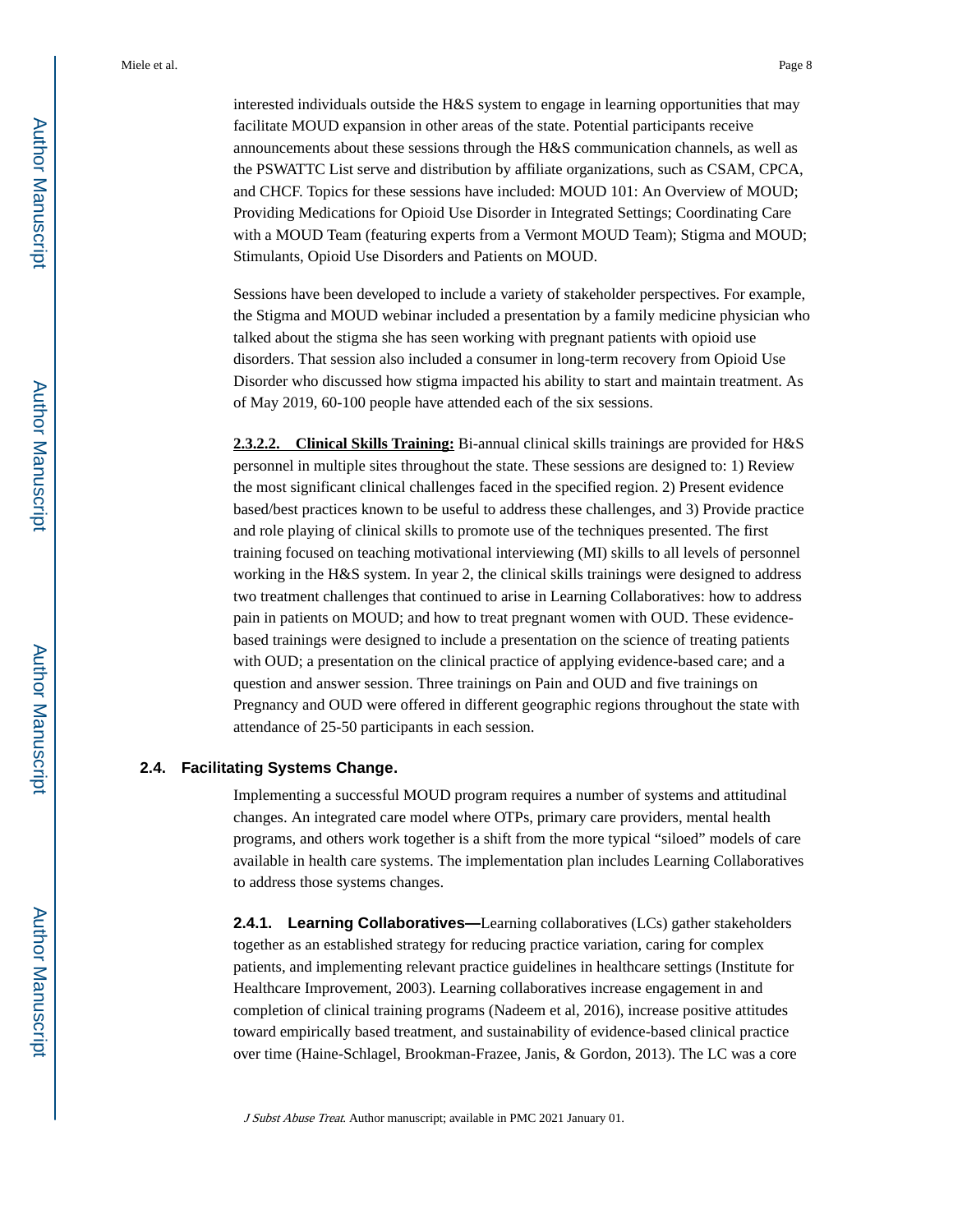component of the Vermont H&S system (Nordstrom et al., 2016). Based upon the increases in expanding MOUD access (Brooklyn & Sigmon, 2017) and positive clinical outcomes documented in Vermont (Rawson et al., 2019), the LC strategy is a central element in the California implementation plan.

In view of the large distances of California and the size of the project (18 hubs and over 200 spokes), the 18 H&S networks were grouped into six regional LCs, mainly organized by geography, to enable greater in-person participation and relevance. The LCs provide a venue for prescribers, other clinicians, and administrators from the hubs and spokes to learn important topics related to prescribing buprenorphine and provide opportunities for interactive problem solving. OTP/hub personnel use this opportunity to meet and become more familiar with the personnel and processes in their spoke networks. Because the "cultures" in OTPs and primary care settings are so different, it is a useful setting for all stakeholders to learn more about the procedures and operational issues of the spokes and vice versa. Refer to Figure 1, above, for the map of the six LC regions, by color.

LCs are held quarterly, and each session includes: A CME topic presentation; a "case study," which can be clinical or administrative; and a presentation of quality improvement measures based on specified data collected from the hubs and spokes. Each group has a facilitator and includes a presentation by a local practice expert. The implementation team, with input from H&S administrators and clinicians and consumers and an informal advisory group, created the agenda of topics, including: Introduction to the Learning Collaborative: Building a System of Care for Persons with OUD; Talking to Patients about MOUD; Effective Implementation of the Hub and Spoke Model: Prescribers and MAT Teams; Best Practices in Interdisciplinary Care; MOUD and Comorbid Substance Use; Best Practices in Treatment Retention. Twenty-five to 50 participants attend each session in each of the six regions.

## **3. Discussion and Future Directions**

California has developed a Hub and Spoke system of care intended to increase access to lifesaving medications that reduce overdose deaths. The efforts in California and other states addressing the opioid epidemic through these and other projects funded by the federal State Targeted Response and State Opioid Response grants will result in a greater understanding of how to best address the opioid crisis. The Hub and Spoke model offers a significant change of practice in the health care system. Ongoing evaluation of the programmatic elements and implementation activities of these projects will highlight which aspects are most important to these efforts, especially as integrated treatment approaches become more common in community health centers and other primary care settings. Preliminary results indicate that more prescribers are becoming waivered, but they would like more mentorship and support in order to get started and/or treat more patients (Darfler, Urada, and Sandoval, under review). A recent report (Rowan, 2019) indicates that buprenorphine prescriptions in California have increased nearly four-fold from 2014-2018, while methadone prescriptions have remained stable, yet still prescribed at much higher levels than buprenorphine. According to these data, access to treatment is expanding for OUD.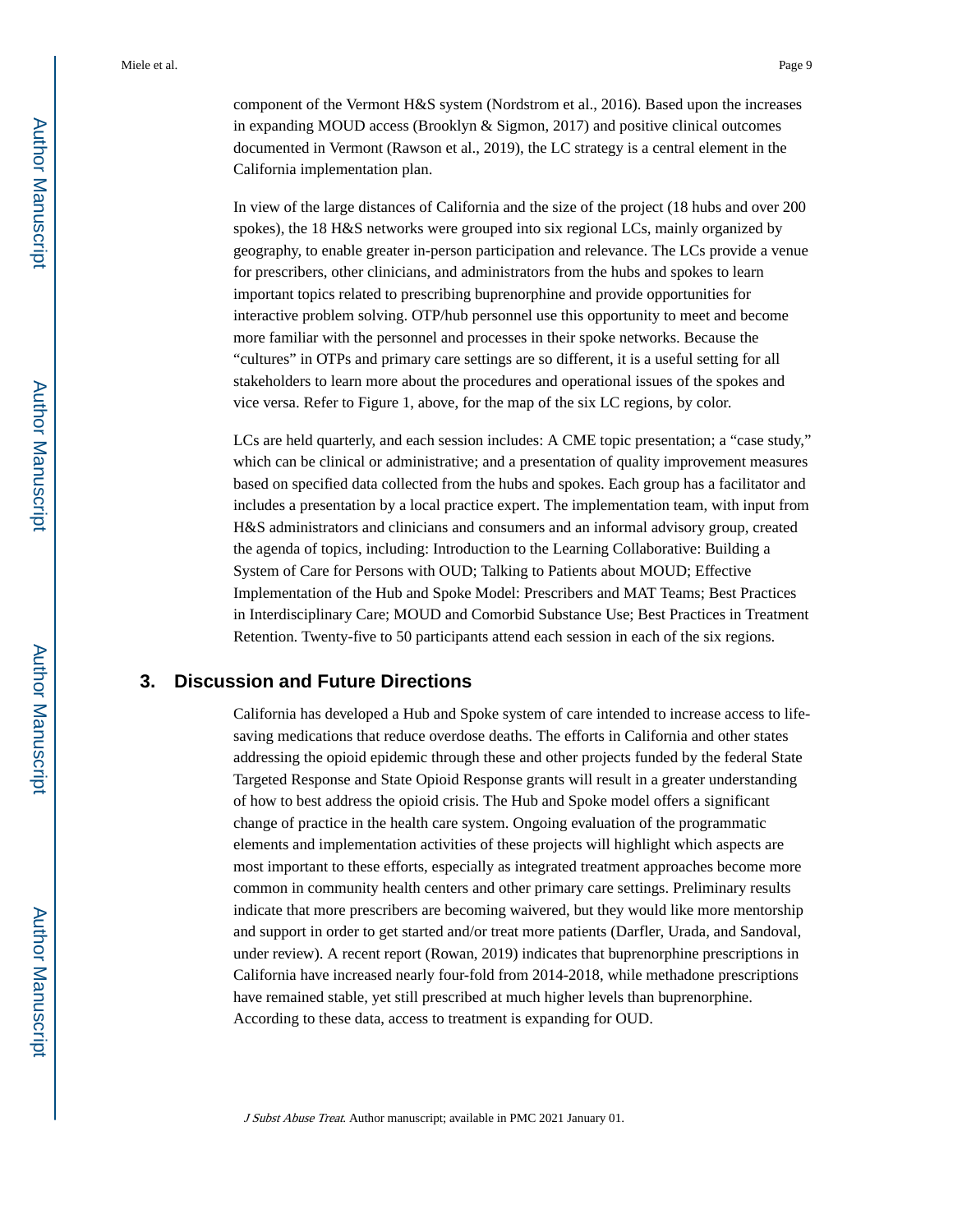The implementation plan for H&S has been responsive to the needs of the network, as topics and requests arise especially during Learning Collaboratives, where hub and spoke staff problem-solve challenges and generate solutions to issues that arise when implementing MOUD in their programs. The questions of how to address pain in someone taking a partial or full agonist medication for opioid use disorder and how to address treatment in pregnant women both arose multiple times across regions and training events as important topics requiring more training. Providers benefit from the opportunity to interact with one and other, ask questions to more experienced colleagues, and learn from their peers. Another area that has continued to arise as an important topic is stigma. Even after many trainings and discussions of stigma, people working in the treatment community and health care system still believe that taking medications for opioid use disorder is "substituting one drug for another," and "patients should be tapered from medication as soon as possible." Trainings will continue to emphasize empirically-supported best treatment practices, address addiction as a chronic disease (McLellan et al., 2000) and use person-first, non-stigmatizing language (Ashford et al, 2018) when speaking about substance use disorders.

As the H&S project continues, implementation support and technical assistance will focus on the needs of the spokes. Feedback from stakeholders and survey data suggest technical assistance will focus on these areas: continue to support new prescribers with mentoring by expert facilitators and case consultation on Project ECHO; develop and refine systems to increase sustainability, e.g., with the nurse care model (LaBelle, Han, Bergeron, and Samet, 2016) that maximizes the effectiveness of the multidisciplinary team and more coordinated systems of care; educate more pharmacists about buprenorphine to remove pharmacy barriers to patient access to medications; provide more training on treating comorbid psychiatric disorders, so mental health clinicians and treatment systems can better address the complex mental health needs of people with OUD.

The H&S model is increasing access to MOUD across California, with a comprehensive implementation plan to support prescribers, treatment teams, and health care settings create the changes needed to save lives in their communities. Further evaluation (Darfler, Urada, and Sandoval, under review) will determine the overall impact over time.

## **Acknowledgements**

The authors thank Christian Frable and Kimberly Valencia for their assistance with manuscript preparation.

Financial Support

This work was supported by the California Department of Health Care Services (DHCS) "MAT Expansion Project" (DHCS Contract #17-94653) through the SAMHSA Opioid State Targeted Grant Program (TI-17-014). In addition, Dr, Rawson's salary was supported in part by National Institutes of Health Center of Biomedical Research Excellence award P20GM103644 from the National Institute of General Medical Sciences (NIGMS).

#### **Acronyms**

| <b>DATA 2000</b> | Drug Addiction Treatment Act of 2000     |
|------------------|------------------------------------------|
| <b>DHCS</b>      | Department of Health Care Services       |
| <b>FOHC</b>      | <b>Federally Qualified Health Center</b> |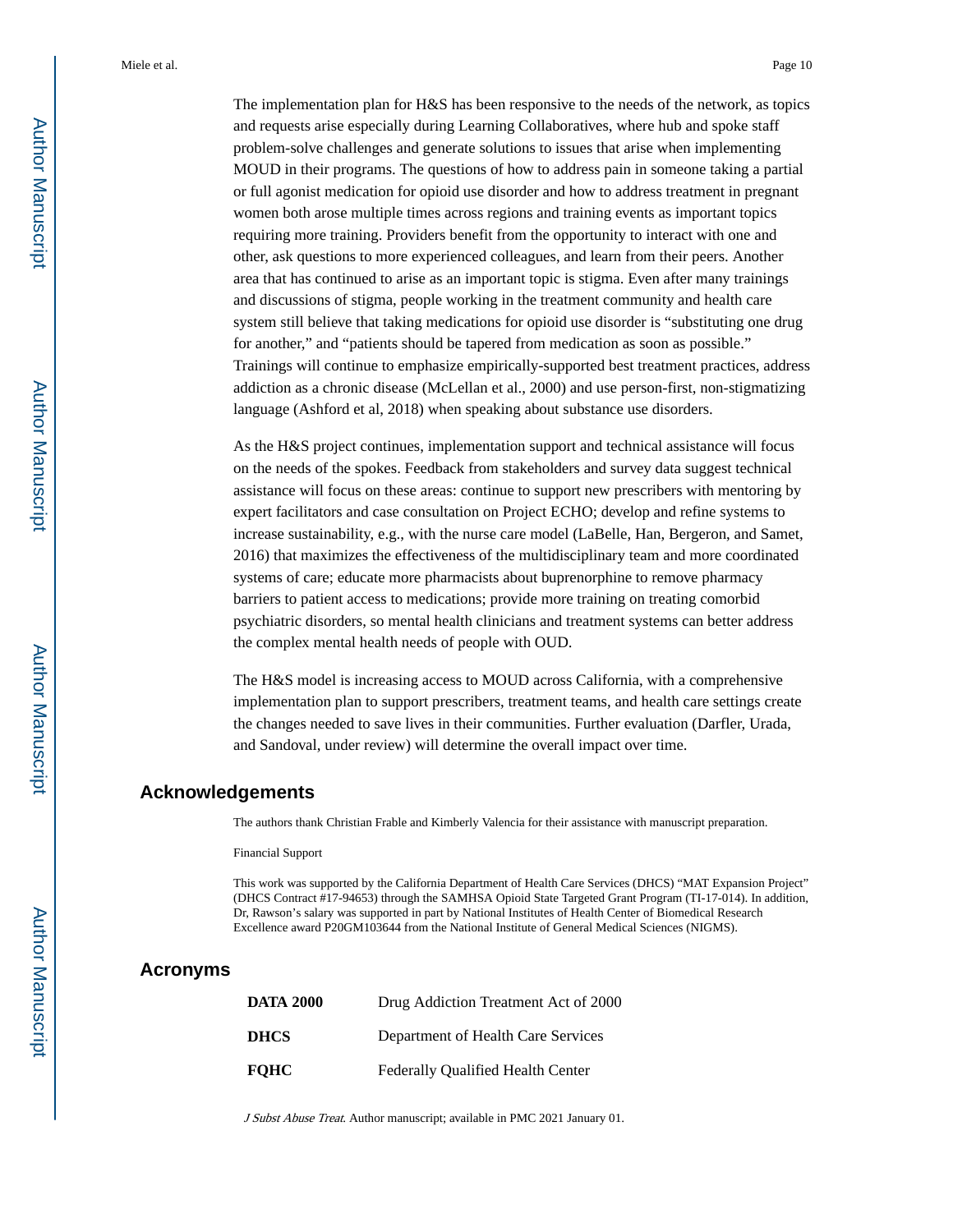| H&S         | Hub and Spoke                        |
|-------------|--------------------------------------|
| <b>OBOT</b> | Office Based Opioid Treatment        |
| <b>OTP</b>  | <b>Opioid Treatment Program</b>      |
| <b>MOUD</b> | Medications for Opioid Use Disorders |
| MAT         | Medication Assisted Treatment        |
| UCLA        | University of California Los Angeles |

## **References**

- Ashford RD, Brown A, Curtis B, 2018 Substance use, recovery and linguistics: The impact of word choice on explicit and implicit bias. Drug and Alcohol Dependence, 189, 131–138. [PubMed: 29913324]
- Brooklyn JR, & Sigmon SC (2017). Vermont Hub-and-Spoke model of care for opioid use disorder. Journal of Addiction Medicine, 11(4), 286–292. 10.1097/adm.0000000000000310 [PubMed: 28379862]

Carey EP, Frank JW, Kerns RD, Ho PM, & Kirsh SR (2016). Implementation of telementoring for pain management in Veterans Health Administration: Spatial analysis. Journal of Rehabilitation Research and Development, 53(1), 147–156. 10.1682/jrrd.2014.10.0247 [PubMed: 26934696]

Chaple MJ, Freese TE, Rutkowski BA, Krom L, Kurtz AS, Peck JA, … Garrett S (2018). Using ECHO clinics to promote capacity building in clinical supervision. American Journal of Preventive Medicine, 54(6), S275–S280. 10.1016/j.amepre.2018.01.015 [PubMed: 29779552]

Cromartie J, & Bucholtz S (n.d.). California - Rural Definitions: State-Level Maps. Retrieved from [https://www.ers.usda.gov/webdocs/DataFiles/53180/25559\\_CA.pdf?v=0](https://www.ers.usda.gov/webdocs/DataFiles/53180/25559_CA.pdf?v=0)

Dogherty EJ, Harrison M, Graham I, & Keeping-Burke L (2014). Examining the use of facilitation within guideline dissemination and implementation studies in nursing. International Journal of Evidence-Based Healthcare, 12(2), 105–127. 10.1097/xeb.0000000000000008 [PubMed: 24945960]

Haine-Schlagel R, Brookman-Frazee L, Janis B, & Gordon J (2013). Evaluating a learning collaborative to implement evidence-informed engagement strategies in community-based Services for Young Children. Child & Youth Care Forum, 42(5), 457–473. 10.1007/s10566-013-9210-5

Hedegaard H, Minino AM, Warner M. (2018). Drug overdose deaths in the United States, 1999–2017. NCHS Data Brief, no 329.

Huhn AS, & Dunn KE (2017). Why aren't physicians prescribing more buprenorphine? Journal of Substance Abuse Treatment, 78, 1–7. 10.1016/j.jsat.2017.04.005 [PubMed: 28554597]

Hutchinson E, Catlin M, Andrilla CHA, Baldwin L, & Rosenblatt RA (2014). Barriers to primary care physicians prescribing buprenorphine. The Annals of Family Medicine, 12(2), 128–133. 10.1370/ afm.1595 [PubMed: 24615308]

Katzman JG, Comerci G, Boyle JF, Duhigg D, Shelley B, Olivas C, … Arora S (2014). Innovative telementoring for pain management: Project ECHO pain. Journal of Continuing Education in the Health Professions, 34(1), 68–75. 10.1002/chp.21210 [PubMed: 24648365]

Kirchner JE, Ritchie MJ, Pitcock JA, Parker LE, Curran GM, & Fortney JC (2014). Outcomes of a partnered facilitation strategy to implement primary care–mental health. Journal of General Internal Medicine, 29(S4), 904–912. 10.1007/s11606-014-3027-2 [PubMed: 25355087]

- Knudsen HK, Abraham AJ, & Oser CB (2011). Barriers to the implementation of medication-assisted treatment for substance use disorders: The importance of funding policies and medical infrastructure. Evaluation and Program Planning, 34(4), 375–381. 10.1016/j.evalprogplan. 2011.02.004 [PubMed: 21371752]
- Komaromy M, Duhigg D, Metcalf A, Carlson C, Kalishman S, Hayes L, … Arora S (2016). Project ECHO (Extension for Community Healthcare Outcomes): A new model for educating primary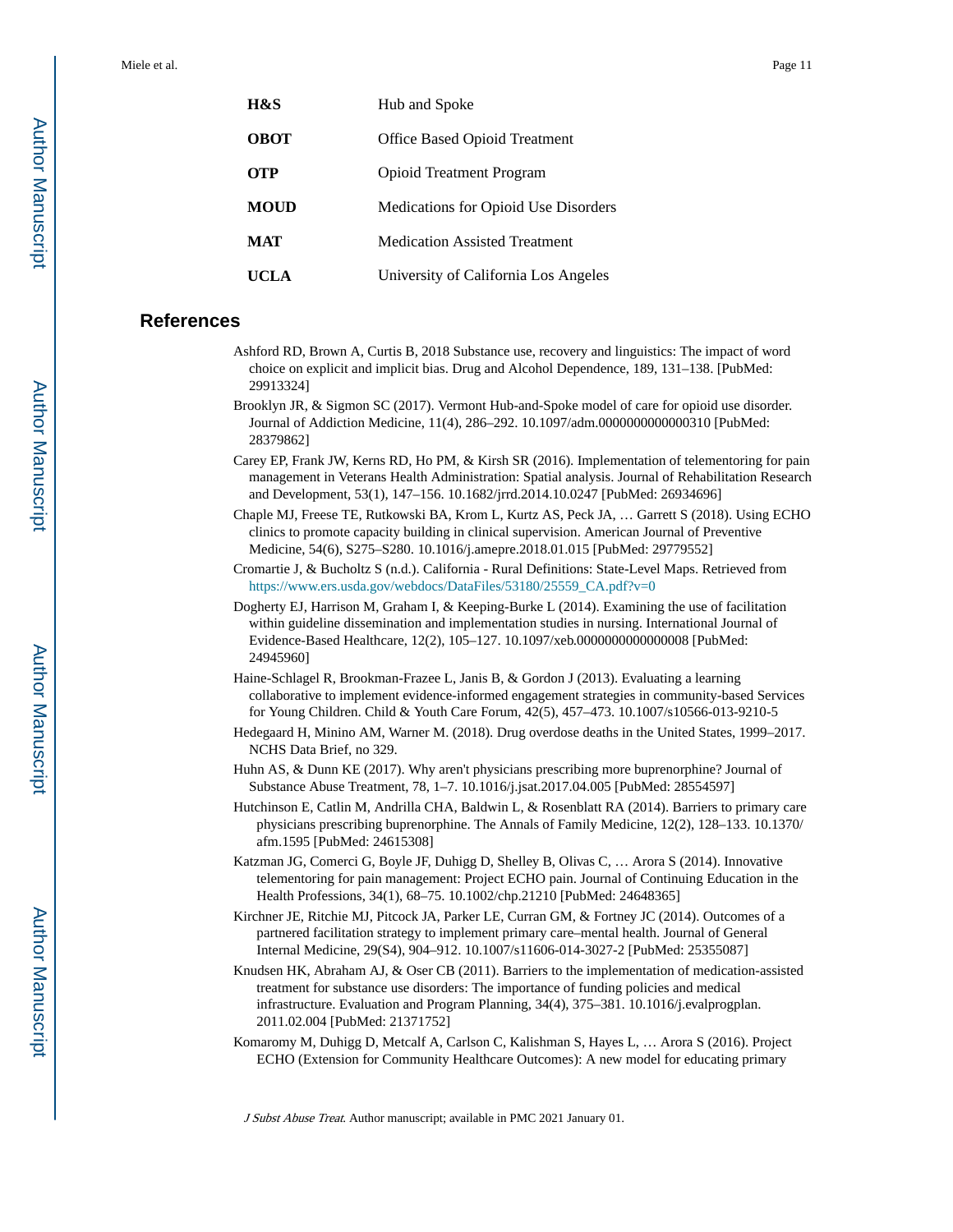care providers about treatment of substance use disorders. Substance Abuse, 37(1), 20–24. 10.1080/08897077.2015.1129388 [PubMed: 26848803]

- Korthuis PT, McCarty D, Weimer M, Bougatsos C, Blazina I, Zakher B, … Chou R (2016). Primary care–based models for the treatment of opioid use disorder. Annals of Internal Medicine, 166(4), 268 10.7326/m16-2149 [PubMed: 27919103]
- LaBelle CT, Han SC, Bergeron A, & Samet JH (2016). Office-based opioid treatment with buprenorphine (OBOT-B): State-wide implementation of the Massachusetts Collaborative Care Model in community health centers. Journal of Substance Abuse Treatment, 60, 6–13. [PubMed: 26233698]
- McLellan AT, Lewis DC, O'Brien CP, Kleber HD (2000). Drug dependence, a chronic medical illness: implications for treatment, insurance, and outcomes evaluation. Journal of the American Medical Association, 284(13), 1689–85. [PubMed: 11015800]
- Nadeem E, Weiss D, Olin SS, Hoagwood KE, & Horwitz SM (2016). Using a theoryguided learning collaborative model to improve implementation of ebps in a state children's mental health system: a pilot study. Administration and Policy in Mental Health and Mental Health Services Research, 43(6), 978–990. 10.1007/s10488-016-0735-4 [PubMed: 27167744]
- National Technical Information Service (2018). DEA Controlled Substances Registrants Database [data file]. Retrieved from IBM Watson Health
- Nordstrom BR, Saunders EC, McLeman B, Meier A, Xie H, Lambert-Harris C, … McGovern MP (2016). Using a learning collaborative strategy with office-based practices to increase access and improve quality of care for patients with opioid use disorders. Journal of Addiction Medicine, 10(2), 117–123. 10.1097/adm.0000000000000200 [PubMed: 26900669]
- Project ECHO. (2019). Project ECHO ∣ changing the world, fast! Retrieved January 25, 2019, from <https://echo.unm.edu/>
- Rawson R, Cousins SJ, McCann M, Pearce R, & Van Donsel A (2019). Assessment of medication for opioid use disorder as delivered within the Vermont Hub and Spoke system. Journal of Substance Abuse Treatment, 97, 84–90. 10.1016/j.jsat.2018.11.003 [PubMed: 30577904]
- Ritchie MJ, Dollar KM, Miller CJ, Oliver KA, Smith JL, Lindsay JA, Kirchner JE (2017). Using implementation facilitation to improve care in the veterans health administration (version 2). Veterans Health Administration, Quality Enhancement Research Initiative (QUERI) for Team-Based Behavioral Health Available at: [https://www.queri.research.va.gov/tools/implementation/](https://www.queri.research.va.gov/tools/implementation/Facilitation-Manual.pdf) [Facilitation-Manual.pdf](https://www.queri.research.va.gov/tools/implementation/Facilitation-Manual.pdf)
- Ritchie MJ, Kirchner JE, Parker LE, Curran GM, Fortney JC, Pitcock JA, … Kilbourne AM (2015). Evaluation of an implementation facilitation strategy for settings that experience significant implementation barriers. Implementation Science, 10(S1). 10.1186/1748-5908-10-sl-a46
- Ritchie MJ, Parker LE, Edlund CN, & Kirchner JE (2017). Using implementation facilitation to foster clinical practice quality and adherence to evidence in challenged settings: a qualitative study. BMC Health Services Research, 17(1). 10.1186/s12913-017-2217-0
- Rowan HB (2019, 5 23). Use Of Buprenorphine To Treat Opioid Addiction Proliferates In California. Retrieved from [https://californiahealthline.org/multimedia/use-of-buprenorphine-to-treat-opioid](https://californiahealthline.org/multimedia/use-of-buprenorphine-to-treat-opioid-addiction-proliferates-in-california/?utm_campaign=CHL:DailyEdition&utm_source=hs_email&utm_medium=email&utm_content=72983274&_hsenc=p2ANqtz-9BIIoYuJo5CVjmCMQldAcl46DH4hvDpCIrHcOFItHwlvzPSfefaFf09LcA7kjUJVWAn2PykiXO-3vZxIAAjVoihEXIqA&_hsmi=72983274)[addiction-proliferates-in-california/?](https://californiahealthline.org/multimedia/use-of-buprenorphine-to-treat-opioid-addiction-proliferates-in-california/?utm_campaign=CHL:DailyEdition&utm_source=hs_email&utm_medium=email&utm_content=72983274&_hsenc=p2ANqtz-9BIIoYuJo5CVjmCMQldAcl46DH4hvDpCIrHcOFItHwlvzPSfefaFf09LcA7kjUJVWAn2PykiXO-3vZxIAAjVoihEXIqA&_hsmi=72983274) [utm\\_campaign=CHL:DailyEdition&utm\\_source=hs\\_email&utm\\_medium=email&utm\\_content=7](https://californiahealthline.org/multimedia/use-of-buprenorphine-to-treat-opioid-addiction-proliferates-in-california/?utm_campaign=CHL:DailyEdition&utm_source=hs_email&utm_medium=email&utm_content=72983274&_hsenc=p2ANqtz-9BIIoYuJo5CVjmCMQldAcl46DH4hvDpCIrHcOFItHwlvzPSfefaFf09LcA7kjUJVWAn2PykiXO-3vZxIAAjVoihEXIqA&_hsmi=72983274)
	- [2983274&\\_hsenc=p2ANqtz-9BIIoYuJo5CVjmCMQldAcl46DH4hvDpCIrHcOFItHwlvzPSfefaFf0](https://californiahealthline.org/multimedia/use-of-buprenorphine-to-treat-opioid-addiction-proliferates-in-california/?utm_campaign=CHL:DailyEdition&utm_source=hs_email&utm_medium=email&utm_content=72983274&_hsenc=p2ANqtz-9BIIoYuJo5CVjmCMQldAcl46DH4hvDpCIrHcOFItHwlvzPSfefaFf09LcA7kjUJVWAn2PykiXO-3vZxIAAjVoihEXIqA&_hsmi=72983274) [9LcA7kjUJVWAn2PykiXO-3vZxIAAjVoihEXIqA&\\_hsmi=72983274](https://californiahealthline.org/multimedia/use-of-buprenorphine-to-treat-opioid-addiction-proliferates-in-california/?utm_campaign=CHL:DailyEdition&utm_source=hs_email&utm_medium=email&utm_content=72983274&_hsenc=p2ANqtz-9BIIoYuJo5CVjmCMQldAcl46DH4hvDpCIrHcOFItHwlvzPSfefaFf09LcA7kjUJVWAn2PykiXO-3vZxIAAjVoihEXIqA&_hsmi=72983274)
- Substance Abuse and Mental Health Services Administration. (2018). Key substance use and mental health indicators in the United States: Results from the 2017 National Survey on Drug Use and Health (HHS Publication No. SMA 18-5068, NSDUH Series H-53). Rockville, MD: Center for Behavioral Health Statistics and Quality, Substance Abuse and Mental Health Services Administration Retrieved from<https://www.samhsa.gov/data/>
- Sigmon SC (2015). The untapped potential of office-based buprenorphine treatment. JAMA Psychiatry, 72(4), 395 10.1001/jamapsychiatry.2014.2421 [PubMed: 25671806]
- Stetler CB, Legro MW, Rycroft-Malone J, Bowman C, Curran G, Guihan M, … Wallace CM (2006). Role of "external facilitation" in implementation of research findings: a qualitative evaluation of facilitation experiences in the Veterans Health Administration. Implementation Science, 1(1). 10.1186/1748-5908-1-23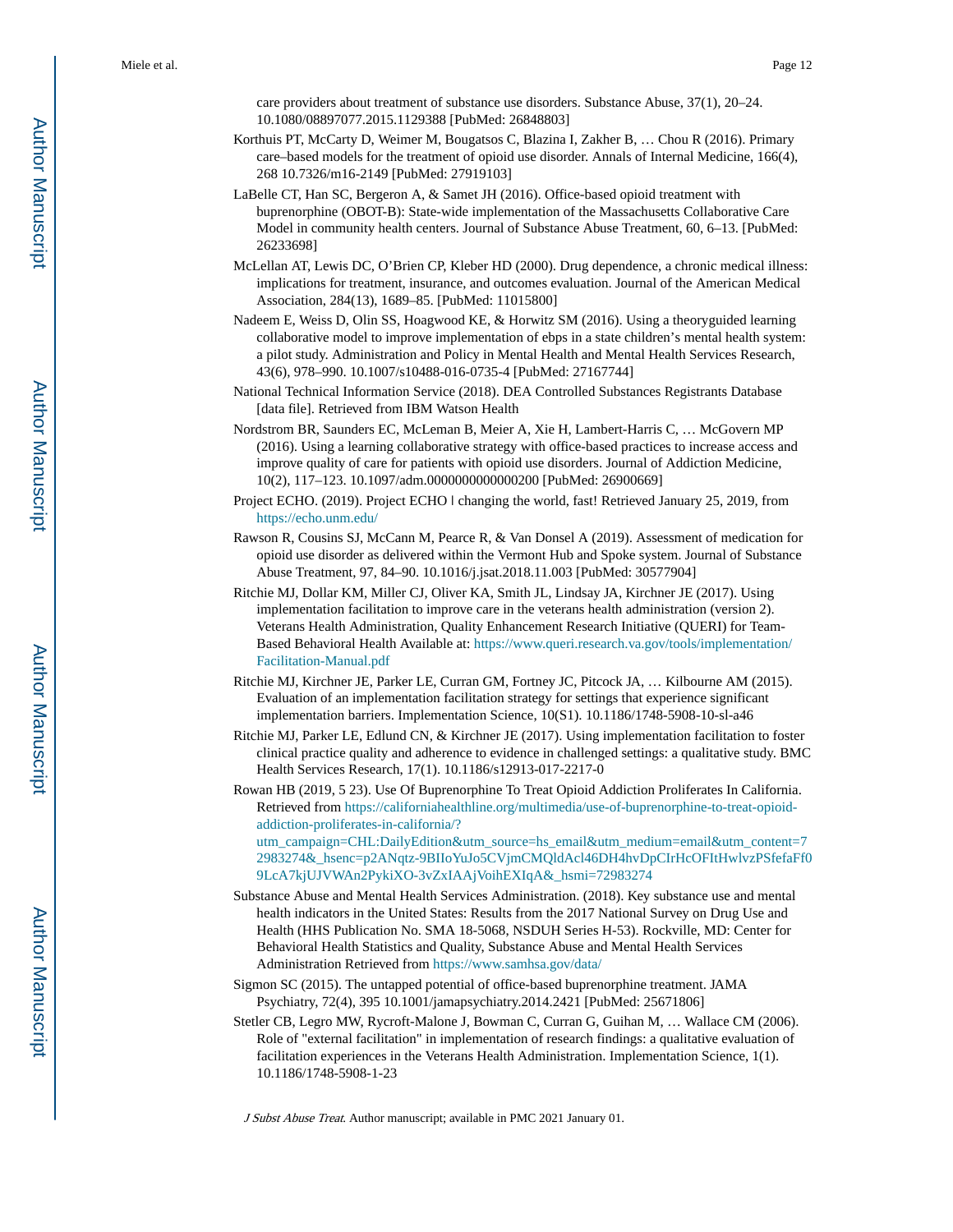- Walley AY, Alperen JK, Cheng DM, Botticelli M, Castro-Donlan C, Samet JH, & Alford DP (2008). Office-based management of opioid dependence with buprenorphine: clinical practices and barriers. Journal of General Internal Medicine, 23(9), 1393–1398. 10.1007/s11606-008-0686-x [PubMed: 18592319]
- Zhou C, Crawford A, Serhal E, Kurdyak P, & Sockalingam S (2016). The impact of project echo on participant and patient outcomes. Academic Medicine, 91(10), 1439–1461. 10.1097/acm. 0000000000001328 [PubMed: 27489018]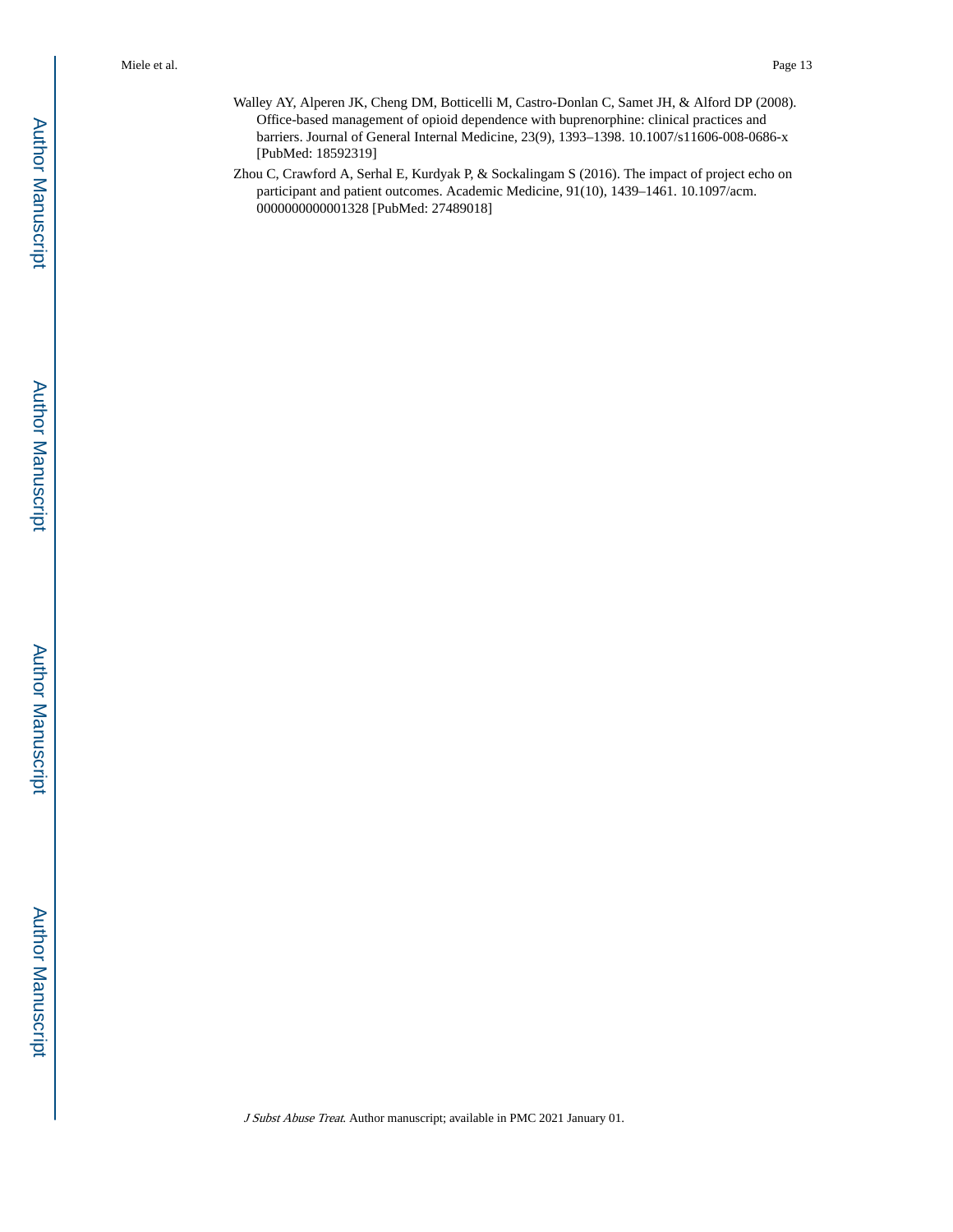## **Highlights**

- **•** California's Hub and Spoke model increases access to opioid use disorder treatment
- **•** Prescribers and treatment teams receive implementation support
- **•** Activities focus on increasing number and skills of prescribers and teams
- **•** Training and technical assistance include in person and distance learning